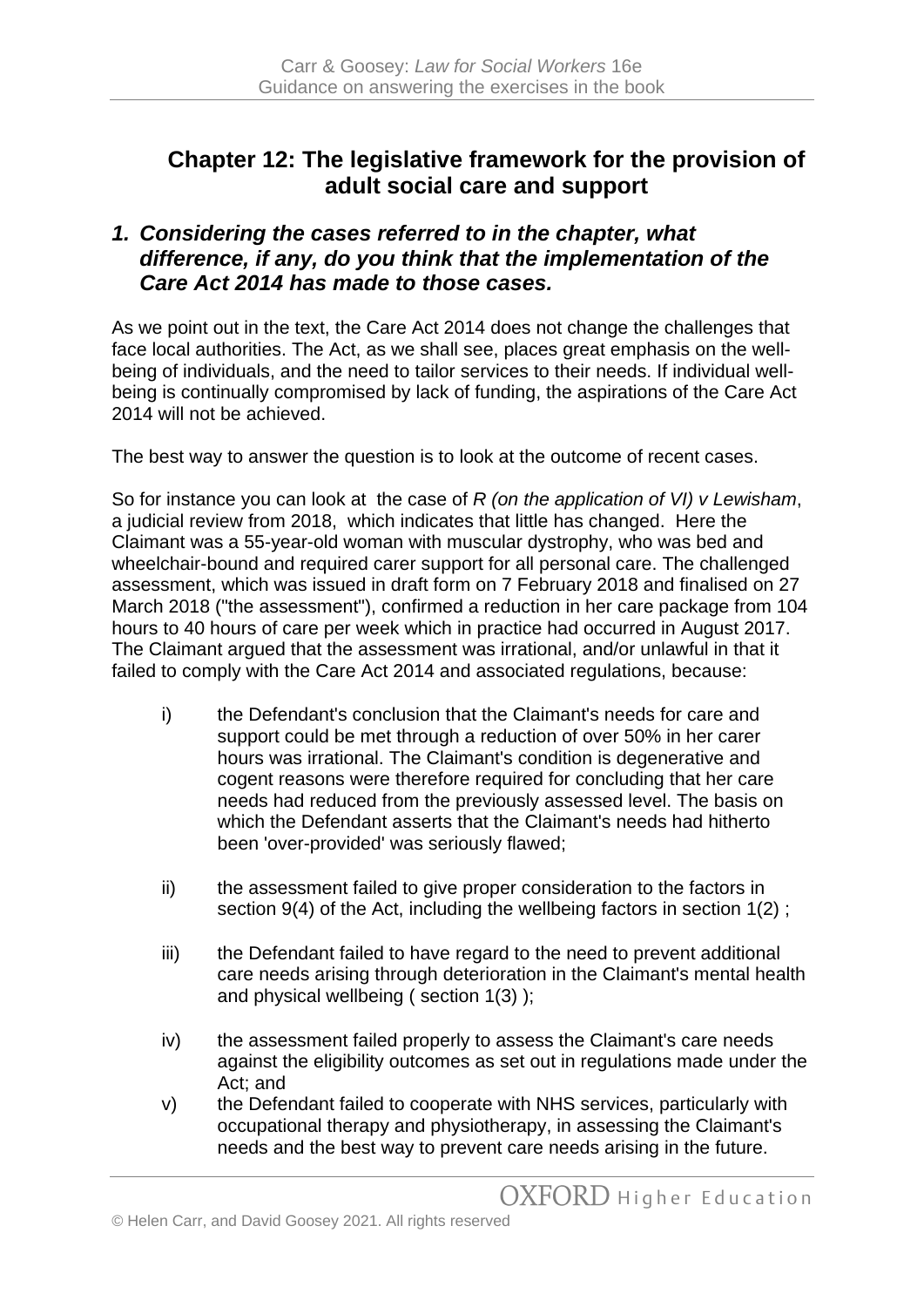Despite the references to the Care Act, the High Court judge rejected the claim. He accepted that the reduced care hours would have to be carefully monitored, but considered that the assessment, which reduced the hours so dramatically, was not unlawful.

The case that we discussed at the beginning of the *chapter R (on the application of D) v Oxfordshire County Council (2017)* which was the first case that the Court of Appeal decided on cuts to care packages since the implementation of the Act confirms this. The judge in the High Court, in an approach upheld by the Court of Appeal reached a decision, post the Care Act 2014, very similar to decisions that would have been made prior to the implementation of the Act despite the centrality in the Act of a service user's well being. What was important here was that Oxfordshire County Council was able to demonstrate that it had followed due process and paid sufficient regard to the views, wishes and feelings of the claimant. This does not necessarily accord with doing what the claimant wants.

## *2. Why was the costs cap within the Care Act not implemented? How do you think care should be funded?*

The principal reason for not implementing the costs cap was that it was regarded as unaffordable. The argument was that whatever funding was available it should be used to fund existing care packages, rather than providing relief from additional costs. A green paper has been promised which will look at the costs of social care with the aim of producing a sustainable social care system. This paper has been postponed on several occasions; now it is promised at the first available opportunity in 2019. For further background to the promised green paper see [https://researchbriefings.parliament.uk/ResearchBriefing/Summary/CBP-](https://researchbriefings.parliament.uk/ResearchBriefing/Summary/CBP-8002#fullreport)[8002#fullreport](https://researchbriefings.parliament.uk/ResearchBriefing/Summary/CBP-8002#fullreport)

#### *3. Some years ago, your department provided John, who is disabled, with a radio following an assessment of his needs under s. 2 of the Chronically Sick and Disabled Persons Act 1970. John's ability to hear the radio has now declined. What provisions in the Care Act 2014 enable you to provide John with an audio-headphone?*

One of the purposes of the Care Act 2014 was to avoid the specificity of previous legislation. Section 1 of the Act, promoting individual well being, provides you with the necessary statutory authority, although of course John will have to have his needs assessed.

## *4. Why did the Coronavirus Act 2020 make the changes it did to the Care Act 2014? Were the changes necessary? What do you think their consequences have been?*